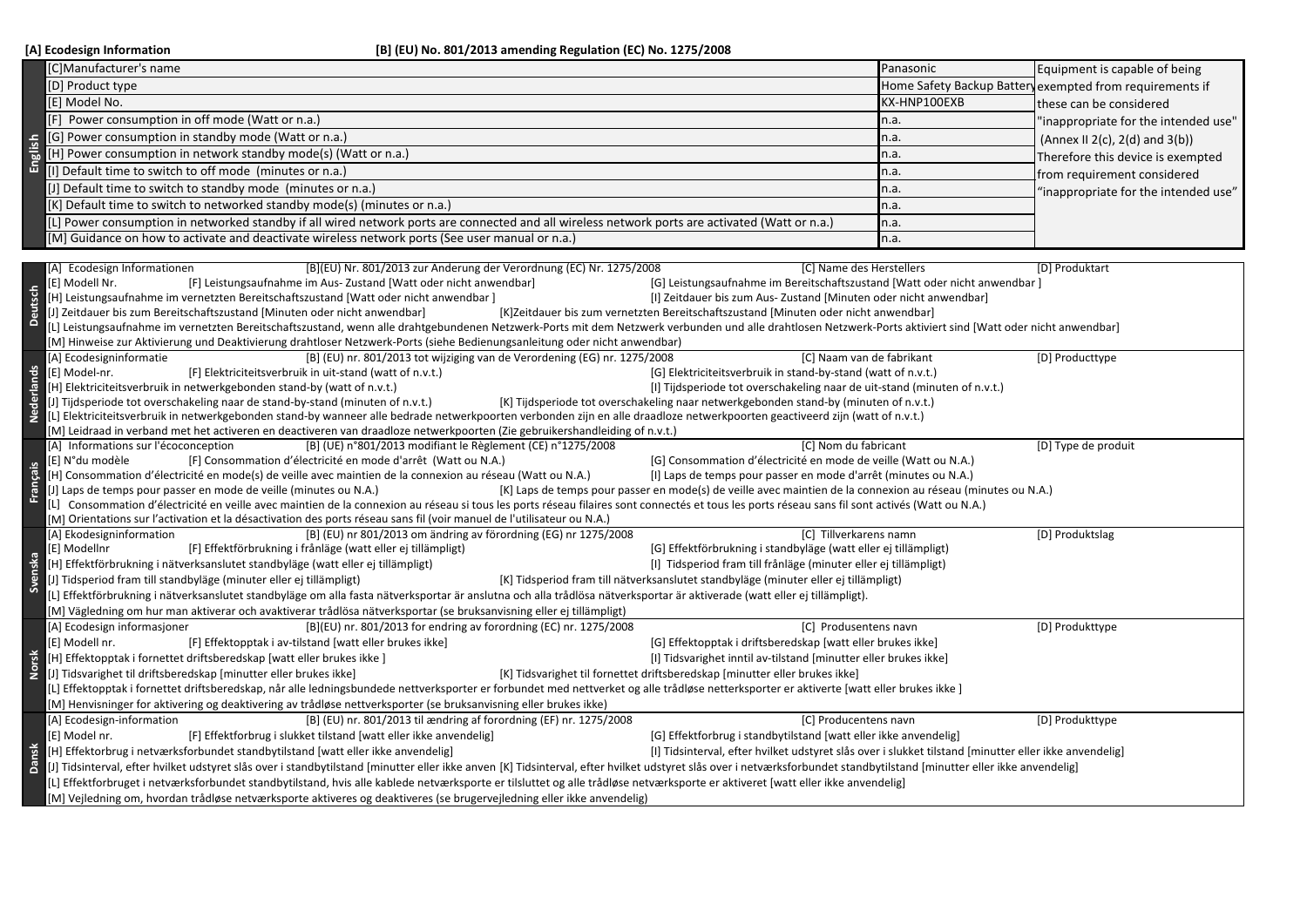| Español         | [B] Reglamento (UE) n° 801/2013 por el que se modifica el Reglamento (CE) n° 1275/2008<br>[A] Información de diseño ecológico<br>[C] Nombre del fabricante                                                                                                                                                                                                              | [D] Tipo del producto |  |  |  |  |
|-----------------|-------------------------------------------------------------------------------------------------------------------------------------------------------------------------------------------------------------------------------------------------------------------------------------------------------------------------------------------------------------------------|-----------------------|--|--|--|--|
|                 | [F] Consumo eléctrico en modo desactivado [en vatios o no aplicable]<br>[G] Consumo eléctrico del producto en modo preparado [en vatios o no aplicable]<br>[E] nº de modelo                                                                                                                                                                                             |                       |  |  |  |  |
|                 | [H] Consumo eléctrico del producto en modo preparado en red [en vatios o no aplicable]<br>[I] Plazo transcurrido hasta el modo desactivado [en minutos o no aplicable]                                                                                                                                                                                                  |                       |  |  |  |  |
|                 | [J] Plazo transcurrido hasta el modo preparado [en minutos o no aplicable]<br>[K] Plazo transcurrido hasta el modo preparado en red [minutos o no aplicable]                                                                                                                                                                                                            |                       |  |  |  |  |
|                 | [L] Consumo eléctrico del producto en modo preparado en red si todos los puertos de red alámbricos están conectados y todos los puertos de red inalámbricos están activados [en vatios o no aplicable]                                                                                                                                                                  |                       |  |  |  |  |
|                 | [M] Orientaciones sobre cómo activar y desactivar los puertos de red inalámbricos (véase manual de usuario o no aplicable)                                                                                                                                                                                                                                              |                       |  |  |  |  |
|                 | [C] Nome do fabricante<br>[B] (EU) n.º 801/2013 para alteração do regulamento (EC) n.º 1275/2008<br>[A] Informações Ecodesign                                                                                                                                                                                                                                           | [D] Tipo de produto   |  |  |  |  |
|                 | [G] Potência absorvida no estado operacional [Watts ou não aplicável]<br>[E] Modelo n.º<br>[F] Potência absorvida no estado desligado [Watts ou não aplicável]                                                                                                                                                                                                          |                       |  |  |  |  |
|                 | [H] Potência absorvida no estado operacional em rede [Watts ou não aplicável]<br>[I] Tempo até ao estado desligado [minutos ou não aplicável]                                                                                                                                                                                                                           |                       |  |  |  |  |
| Português       | [J] Tempo até ao estado operacional [minutos ou não aplicável]<br>[K] Tempo até ao estado operacional em rede [minutos ou não aplicável]                                                                                                                                                                                                                                |                       |  |  |  |  |
|                 | [L] Potência absorvida em estado operacional em rede, quando todas as portas de rede com fios estiverem ligadas à rede e todas as portas de rede sem fios estiverem ativadas [Watts ou não aplicável]                                                                                                                                                                   |                       |  |  |  |  |
|                 | [M] Indicações relativamente à ativação e desativação de portas de rede sem fios (ver manual de instruções ou não aplicável)                                                                                                                                                                                                                                            |                       |  |  |  |  |
|                 | [C] Nome del fabbricante<br>[A] Informazioni progettazione ecocompatibile [B] (UE) N. 801/2013 recante modifica del regolamento (CE) n. 1275/2008                                                                                                                                                                                                                       | [D] Tipo di prodotto  |  |  |  |  |
|                 | [F] Consumo di energia elettrica in modo spento [Watt o non applicabile]<br>[E] Modello n.<br>[G] Consumo di energia elettrica in modo stand-by [Watt o non applicabile]                                                                                                                                                                                                |                       |  |  |  |  |
|                 | [H] Consumo di energia elettrica dalla rete in modo stand-by [Watt o non applicabile]<br>[I] Lasso di tempo fino al modo spento [minuti o non applicabile]                                                                                                                                                                                                              |                       |  |  |  |  |
| <b>Italiano</b> | [J] Lasso di tempo fino al modo stand-by [minuti o non applicabile]<br>[K] Lasso di tempo fino al modo stand-by in rete [minuti o non applicabile]                                                                                                                                                                                                                      |                       |  |  |  |  |
|                 | [L] Consumo di energia elettrica dalla rete in modo stand-by quando tutte le porte di accesso alla rete cablata sono collegate e quando tutte le porte di accesso alla rete senza fili sono attivate [Watt o non applicabile]                                                                                                                                           |                       |  |  |  |  |
|                 | [M] Informazioni su come attivare e disattivare le porte della rete senza fili (si vedano le istruzioni per l'uso o non applicabile)                                                                                                                                                                                                                                    |                       |  |  |  |  |
|                 | [Α] Πληροφορίες οικολογικού σχεδιασμού<br>[B] (ΕΕ) αριθ. 801/2013 της Επιτροπής περί τροποποίησης του κανονισμού (ΕΚ) αριθ. 1275/2008 της Επιτροπής [C] Όνομα του κατασκευαστή                                                                                                                                                                                          |                       |  |  |  |  |
|                 | [F] Κατανάλωση ηλεκτρικής ενέργειας σε λειτουργία απενεργοποίησης [Watt ή μη εφαρμόσιμο]<br>[D] Τύπος προϊόντος<br>[E] Αρ. μοντέλου                                                                                                                                                                                                                                     |                       |  |  |  |  |
|                 | [G] Κατανάλωση ηλεκτρικής ενέργειας σε λειτουργία αναμονής [Watt ή μη εφαρμόσιμο]<br>[Η] Κατανάλωση ηλεκτρικής ενέργειας σε δικτυωμένη λειτουργία αναμονής [Watt ή μη εφαρμόσιμο]                                                                                                                                                                                       |                       |  |  |  |  |
| Ελληνική        | [Ι] Χρονική διάρκεια μέχρι τη λειτουργία απενεργοποίησης [λεπτά ή μη εφαρμόσιμο]                                                                                                                                                                                                                                                                                        |                       |  |  |  |  |
|                 | [J] Χρονική διάρκεια μέχρι τη λειτουργία ετοιμότητας [λεπτά ή μη εφαρμόσιμο]<br>[Κ] Χρονική διάρκεια μέχρι τη δικτυωμένη λειτουργία ετοιμότητας [λεπτά ή μη εφαρμόσιμο]                                                                                                                                                                                                 |                       |  |  |  |  |
|                 | [L] Κατανάλωση ηλεκτρικής ενέργειας σε δικτυωμένη λειτουργία αναμονής, όταν όλες οι ενσύρματες θύρες δικτύου είναι συνδεδεμένες με το δίκτυο και όλες οι ασύρματες θύρες δικτύου είναι ενεργοποιημένες [Watt ή μη εφαρμόσιμο]                                                                                                                                           |                       |  |  |  |  |
|                 | [Μ] Υποδείξεις για την ενεργοποίηση και απενεργοποίηση ασύρματων θυρών δικτύου (βλ. Οδηγίες χρήσης ή μη εφαρμόσιμο)                                                                                                                                                                                                                                                     |                       |  |  |  |  |
|                 | [A] Ecodesign - tiedot<br>[B] (EU) nr. 801/2013 asetuksen (EY) 1275/2008 muutokseen<br>[C] Valmistajan nimi                                                                                                                                                                                                                                                             | [D] Tuotelaji         |  |  |  |  |
|                 | [F] Tehonkulutus pois kytketyssä tilassa [watti tai ei soveltuva ]<br>[G] Verkkovalmiustilan tehonkulutus [minuutit tai ei soveltuva]<br>[E] Tyyppi nr.                                                                                                                                                                                                                 |                       |  |  |  |  |
| Suomi           | [H] Tehonkulutus verkkovalmiustilassa [watti tai ei soveltuva]<br>[I] Aikaväli pois-tilassa [minuutit tai ei soveltuva]                                                                                                                                                                                                                                                 |                       |  |  |  |  |
|                 | [J] Aikaväli valmiustilaan saakka [minuutit tai ei soveltuva]<br>[K] Aikaväli verkkovalmiustilaan saakka [minuutit tai ei soveltuva]                                                                                                                                                                                                                                    |                       |  |  |  |  |
|                 | [L] Verkkovalmiustilan tehonkulutus, kun kaikki kiinteästi kytketyt verkkoportit on kytketty päälle ja kaikki langattomat verkkoportit on kytketty käyttöön [watti tai ei soveltuva]                                                                                                                                                                                    |                       |  |  |  |  |
|                 | [M] Ohjeistus siitä, miten langattomat verkkoportit kytketään käyttöön tai poistetaan käytöstä [katso käyttöohje tai ei soveltuva]                                                                                                                                                                                                                                      |                       |  |  |  |  |
|                 | [B] Rozporządzenie Komisji (UE) nr 801/2013 zmieniające rozporządzenie (WE) nr 1275/2008<br>[C] Nazwa producenta<br>[A] Informacje dotyczące ekoprojektu                                                                                                                                                                                                                | [D] Rodzaj produktu   |  |  |  |  |
|                 | [F] Zużycie energii elektrycznej przez produkt w trybie wyłączenia [wyrażone w watach lub nie ma zastosowania]<br>[E] Numer modelu                                                                                                                                                                                                                                      |                       |  |  |  |  |
|                 | [G] Zużycie energii elektrycznej przez produkt w trybie czuwania [wyrażone w watach lub nie ma zastosowania]                                                                                                                                                                                                                                                            |                       |  |  |  |  |
| Ë.              | [H] Zużycie energii elektrycznej przez produkt w trybie czuwania przy podłączeniu do sieci [wyrażone w watach lub nie ma zastosowania]                                                                                                                                                                                                                                  |                       |  |  |  |  |
| Pols            | [I] Czas, po upływie którego urządzenie przechodzi w tryb wyłączenia [wyrażony w minutach nie ma zastosowania]                                                                                                                                                                                                                                                          |                       |  |  |  |  |
|                 | [J] Czas, po upływie którego urządzenie przechodzi w tryb czuwania [wyrażony w minutach lub nie ma zastosowania]                                                                                                                                                                                                                                                        |                       |  |  |  |  |
|                 | [K] Czas, po upływie którego urządzenie przechodzi w stan zapewniający tryb czuwania przy podłączeniu do sieci [wyrażony w minutach lub nie ma zastosowania]                                                                                                                                                                                                            |                       |  |  |  |  |
|                 | [L] Zużycie energii elektrycznej przez produkt w trybie czuwania przy podłączeniu do sieci, w przypadku gdy wszystkie porty sieci przewodowej są podłączone i gdy wszystkie porty sieci bezprzewodowej są włączone [wyrażone w<br>[M] Wskazówki dotyczące sposobu włączania i wyłączania portów sieci bezprzewodowej (patrz instrukcja obsługi lub nie ma zastosowania) |                       |  |  |  |  |
|                 | [A] Informace o ekodesignu<br>[B]Nařízení Komise (EU) č. 801/2013, kterým se mění nařízení (ES) č. 1275/2008<br>[C] Jméno výrobce                                                                                                                                                                                                                                       | [D] Druh produktu     |  |  |  |  |
|                 | [E] Model č.<br>[F] Spotřeba elektrické energie zařízení ve vypnutém stavu [ve wattech nebo nelze použít] [G] Spotřeba elektrické energie výrobku v pohotovostním režimu [ve wattech nebo nelze použít]                                                                                                                                                                 |                       |  |  |  |  |
|                 | [H] Spotřeba elektrické energie v pohotovostním režimu při připojení na síť [ve wattech nebo nelze použít]<br>[I] Doba, po jejímž uplynutí dojde k přepnutí do vypnutého stavu [v minutách nebo nelze použít]                                                                                                                                                           |                       |  |  |  |  |
| Česky           | [J] Doba, po jejímž uplynutí dojde k přepnutí zařízení do pohotovostního režimu [v minutách nebo nelze použít]                                                                                                                                                                                                                                                          |                       |  |  |  |  |
|                 | K]Doba, po jejímž uplynutí dojde k přepnutí do pohotovostního režimu při připojení na síť [v minutách nebo nelze použít]                                                                                                                                                                                                                                                |                       |  |  |  |  |
|                 | [L] Spotřeba elektrické energie v pohotovostním režimu při připojení na síť, když jsou všechny pevné síťové porty připojeny a všechny bezdrátové síťové porty aktivovány [ve wattech nebo nelze použít]                                                                                                                                                                 |                       |  |  |  |  |
|                 | [M] Pokyny k aktivaci a deaktivaci bezdrátových síťových portů (viz uživatelský návod nebo nelze použít)                                                                                                                                                                                                                                                                |                       |  |  |  |  |
| Română          | [B] (UE) nr. 801/2013 pentru modificarea ordonanței (CE) nr. 1275/2008<br>[C] Numele producătorului<br>[A] Informații Ecodesign                                                                                                                                                                                                                                         | [D] Tipul produsului  |  |  |  |  |
|                 | [E] Nr. model [J] Időtartar [F] Consum de putere în modul oprit [watt sau neaplicabil]<br>[G] Consum de putere în modul standby [watt sau neaplicabil]                                                                                                                                                                                                                  |                       |  |  |  |  |
|                 | [H] Consum de putere în modul standby în rețea [watt sau neaplicabil]<br>[I] Timpul până la modul oprit [minute sau neaplicabil]                                                                                                                                                                                                                                        |                       |  |  |  |  |
|                 | [J] Timpul până la modul standby [minute sau neaplicabil]<br>[K] Timpul până la modul standby în rețea [minute sau neaplicabil]                                                                                                                                                                                                                                         |                       |  |  |  |  |
|                 | [L] Consum de putere în modul standby în rețea, dacă toate porturile de rețea cu fir sunt conectate la rețea și toate porturile de rețea fără fir sunt activate [watt sau neaplicabil]                                                                                                                                                                                  |                       |  |  |  |  |
|                 | [M] Instrucțiuni privind modul de activare și dezactivare a porturilor de rețea fără fir (vezi manualul utilizatorului sau neaplicabil)                                                                                                                                                                                                                                 |                       |  |  |  |  |